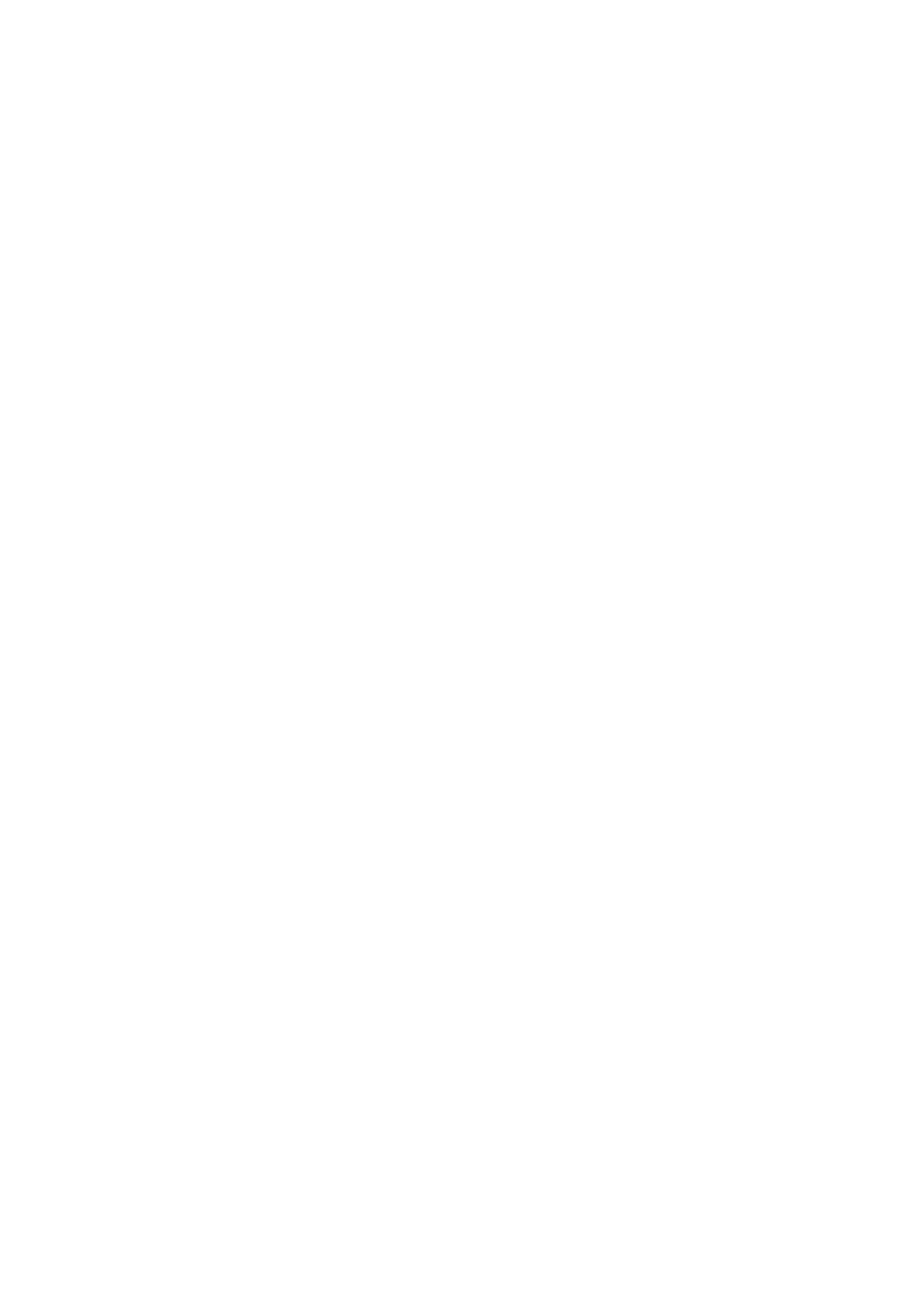Notice of the Annual General Meeting of Lancashire Holdings Limited to be held at Mintflower Place, 8 Par-la-Ville Road, Hamilton HM 08, Bermuda on 14 May 2009 at 1pm (Bermuda time) is set out on page 4 of this document. Holders of Common Shares ("Shareholders") will find enclosed a Form of Proxy for use at the Annual General Meeting. Holders of depository interests in the Common Shares will find a Form of Direction by which they can instruct Capita IRG Trustees Limited ("Capita") to vote in respect of their interest. To be valid, the enclosed Form of Proxy must be received by Capita Registrars, Proxy Department, The Registry, 34 Beckenham Road, Beckenham, Kent BR3 4TU not later than 48 hours before the time appointed for the holding of the Annual General Meeting. To be valid the Forms of Direction must be received not later than 72 hours before the time appointed for the holding of the Annual General Meeting.

Your attention is drawn to the letter from the Chairman of Lancashire Holdings Limited which is set out on pages 1 to 3 of this document recommending that you vote in favour of the resolutions to be proposed at the Annual General Meeting.

# LETTER FROM THE CHAIRMAN OF LANCASHIRE HOLDINGS LIMITED (the "Company")

(Incorporated and registered in Bermuda under registration number EC37415)

Richard Brindle, Chief Executive Officer Clarendon House Clarendon House Clarendon House Simon Burton, Deputy Chief Executive Officer 2 Church Street 2 Church Street Neil McConachie, Chief Financial Officer Hamilton HM 11 and the University of the Hamilton HM 11 **John Bishop Bermuda Bermuda Bermuda Bermuda Bermuda Bermuda Bermuda Bermuda Bermuda Bermuda Bermuda Bermuda Bermuda** Jens Juul Ralf Oelssner, Senior Independent Director Robert Spass William Spiegel Martin Thomas, Chairman Barry Volpert

Directors: Registered Office:

#### 8 April 2009

#### To Shareholders and for information only to holders of depository interests:

Dear Shareholder,

## Annual General Meeting

The notice for the Annual General Meeting of the Company to be held at Mintflower Place, 8 Par-la-Ville Road, Hamilton HM 08, Bermuda on 14 May 2009 at 1pm (Bermuda time) is set out on page 4.

#### Proposals

## 1. Accounts and Auditors (Resolutions 1, 2, 3 and 4)

 Resolutions are proposed to receive and consider the Company's audited financial statements and to approve the Directors' Remuneration Report for the year ended 31 December 2008 which are contained in the Annual Report and Accounts (the latter starts on page 41) (Resolutions 1 and 2), to reappoint the Company's auditors (Resolution 3) and to authorise the Company's Board of Directors ("Board") to establish the level of auditors' remuneration (Resolution 4).

## 2. Re-election of Directors (Resolutions 5, 6 and 7)

 As provided in the Company's Bye-laws, the Directors of the Board are divided into three classes of Directors. The current Class I, II, and III Directors are respectively appointed until the 2009, 2011 and 2010 Annual General Meetings of the Company. The term of office of the current Class I Directors, Ralf Oelssner, Robert Spass and William Spiegel, will expire at this year's Annual General Meeting. The Board is satisfied with the continued satisfactory performance of each of Ralf Oelssner, Robert Spass and William Spiegel who are non-executive directors of the Company and proposes their re-election as class I Directors for a further three year term of office until the Company's 2012 Annual General Meeting. Further information about Ralf Oelssner, Robert Spass and William Spiegel is set out in the accompanying Annual Report (Resolutions 5, 6 and 7).

## 3. Adoption of New Bye-laws (Resolution 8)

 The Company will propose that new Bye-laws, which will make a number of changes to the Bye-laws (the "New Bye-laws") be adopted. The principal changes introduced in the New Bye-laws are set out below. Other changes, which are of a minor, technical or clarifying nature, have not been noted.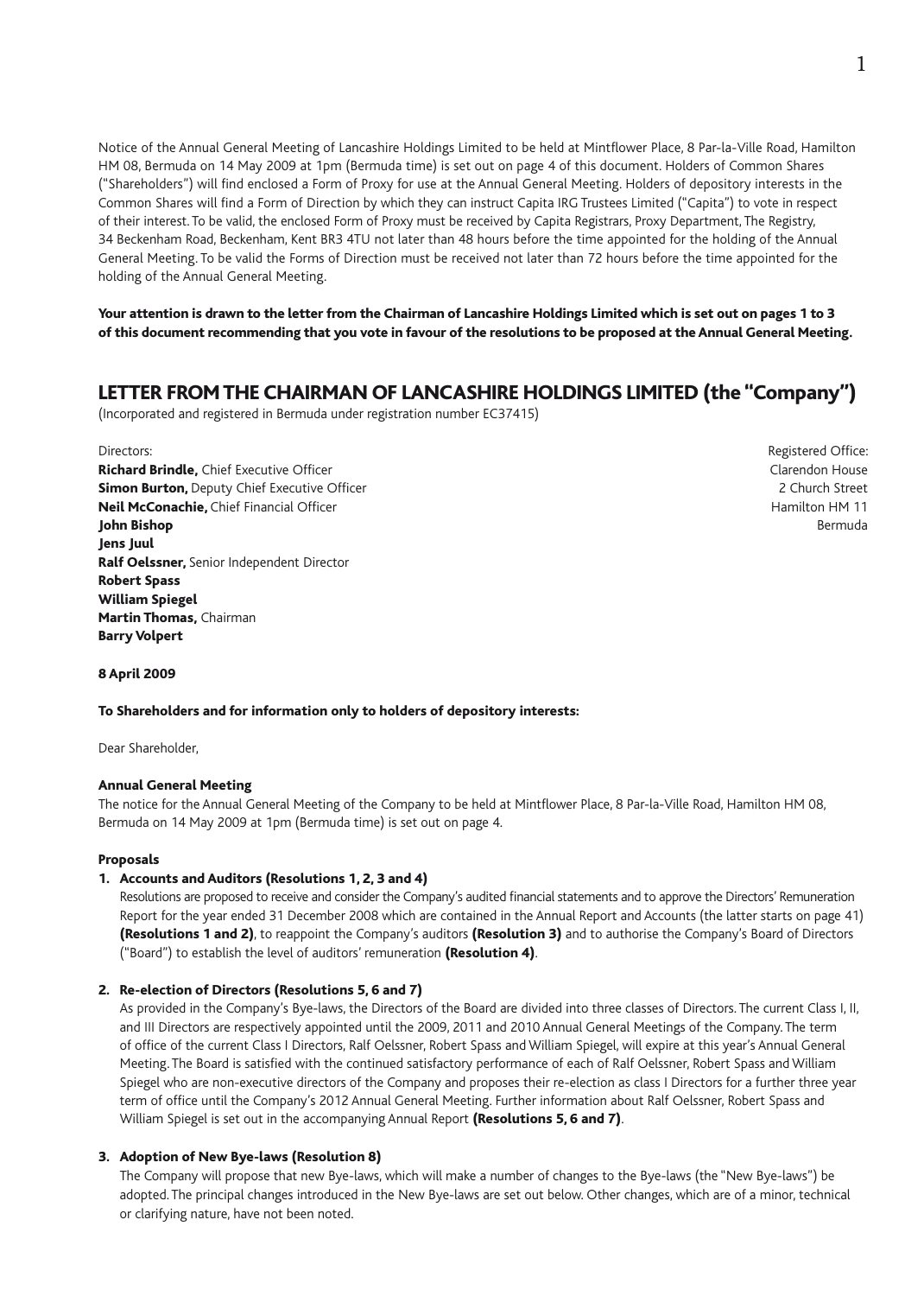The Definitions section is to be updated to insert new definitions, which are relevant to a Main Market company, and to remove definitions relating to the Company's admission to AIM in 2005.

## **Untraced Shareholders**

The New Bye-laws will contain an additional Bye-law which would allow Lancashire to sell, in such manner and for such price as it thinks fit, the shares of shareholders whose accounts have been dormant for a twelve year period.

## **Forfeiture of shares**

The New Bye-laws will contain additional provisions relating to statutory declaration on forfeiture and extinction of all interests.

## **Notice**

The New Bye-laws will change the notice period for a special general meeting of the Company from 21 days to 14 days.

## **Voting on Resolutions**

The following amendments are to be made to Bye-law 30.1 (Voting on Resolutions): "and in the case of an equality of votes the resolution shall fail" will be changed to "In the case of an equality of votes both for and against the resolution, whether on a show of hands or on a poll, the chairman of the meeting at which the show of hands takes place or at which the poll is demanded shall be entitled to a casting vote in addition to the votes to which he may be entitled as a member or as a representative or proxy of a member"; and "In the event that a Member participates in a general meeting by telephone or electronic means, the chairman of the meeting shall direct the manner in which such Member may cast his vote on a show of hands" is to be added.

## **Term of Office of Directors**

Bye-laws relating to the term of office of Directors in the Bye-laws will be deleted in their entirety as they refer to the admission of the Company to AIM. A new Bye-law will be added in place of Bye-law 48, whereby one-third of the Directors shall retire by rotation at each Annual General Meeting; the Directors eligible for retirement will include any Director wishing to retire and those who have been longest in office since their last re-election or appointment. A retiring Director (subject to the provisions of the Companies Act 1981 of Bermuda (the "Act") and the Bye-laws) will be eligible for re-election.

## **One Class of Directors**

Following the incorporation of the Company in 2005, the Directors were divided by the Members into three classes designated Class I, Class II and Class III. Each class of Directors consists, as nearly as possible, of one-third of the total number of Directors. References to the different classes of Directors will be removed from the New Bye-laws.

## **Removal of Directors**

Bye-law 50.1 the words "(in the case of Richard Brindle, only with cause until the earlier of Admission or 1 April 2006)" are to be deleted.

## **Remuneration of Directors**

Bye-law 50 (Remuneration of Directors) is to be amended to remove all references to the admission to AIM. The New Bye-laws will provide that the amount of any remuneration payable to Directors shall be determined by the Board and shall be deemed to accrue from day-to-day.

## **Conflicts of Interest**

The New Bye-laws will include an additional Bye-law to Bye-law 61 restricting any Director of the Company voting and counting in the quorum on a resolution concerning his/her appointment.

## **Disclosure of Interests in Shares and Company Investigations**

Chapter 5 of the Disclosure and Transparency Rules governs the disclosure of interests in shares by the Company or its Members. Bye-law 87.A (Disclosure of Interests in Shares and Company Investigations) is to be amended to delete references to AIM admission and include the provisions required under the Disclosure and Transparency Rules and which are specific to Official List companies.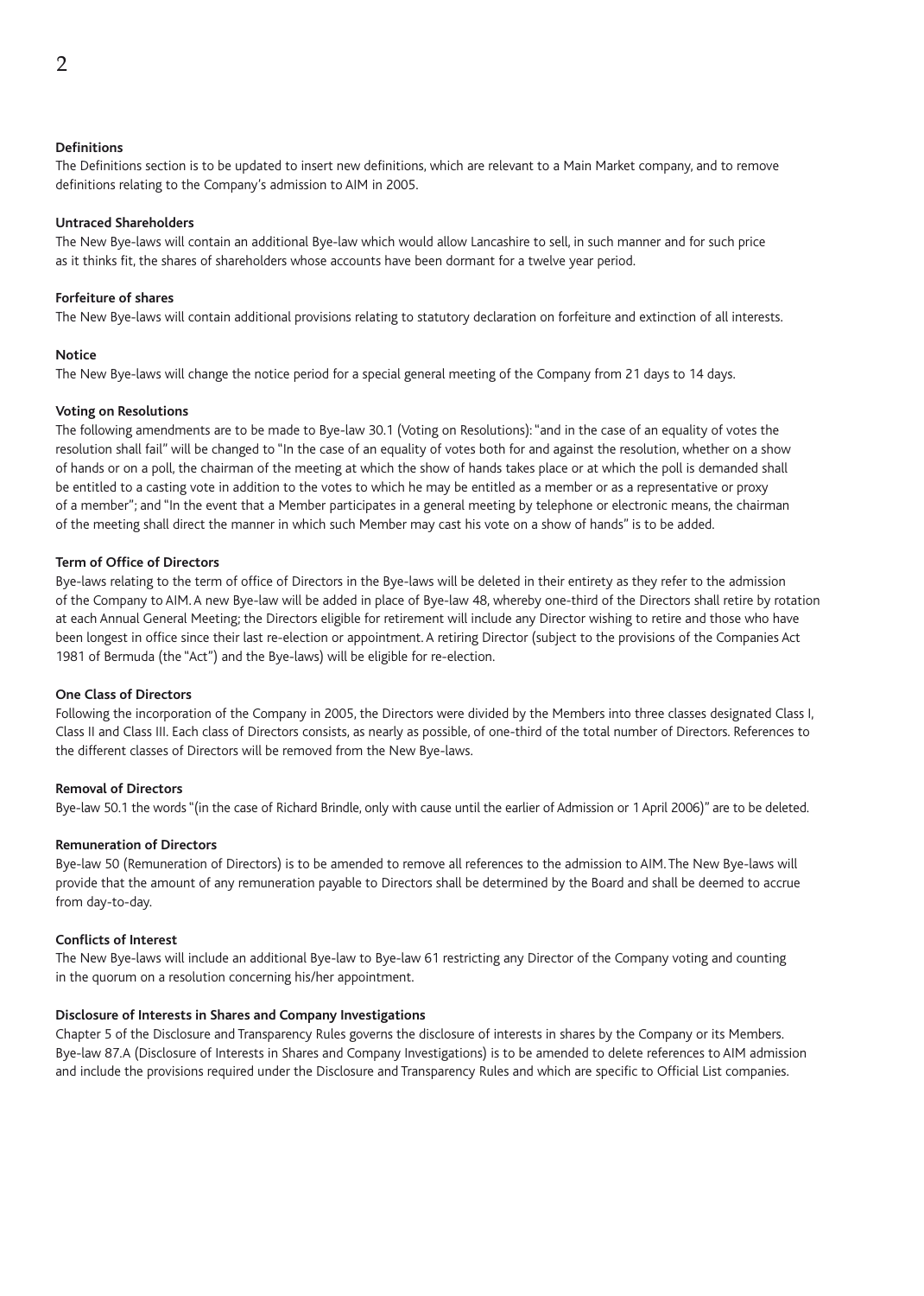#### **Communications**

The New Bye-laws will contain the following additional Bye-laws: permitting the Company to be communicated to in electronic form; and permitting the Company to communicate with its members in electronic form and by posting documents on its website if members have agreed, in accordance with the Act, to the Company sending or supplying documentation or information in these ways.

#### 4. Business of the Company's Subsidiaries (Resolutions 9 (i) to (ix) and 10(i) to (ix))

 In accordance with its Bye-laws, if the Company is entitled to vote at a general meeting of its non-U.S. subsidiaries, the Directors are obliged to refer the subject matter of the vote to the Shareholders to seek authority from them (via a poll vote in a general meeting of the Shareholders) as to how the Company should vote on the resolution proposed by such non-U.S. subsidiary.

 Lancashire Insurance Company Limited ("LICL"), the Company's Bermuda subsidiary, is seeking the approval of the Company in its capacity as its sole shareholder: to receive audited financial statements for the year ended 31 December 2008; to appoint auditors for the 2009 financial year; to ratify and confirm the increase in number of Directors of LICL from six to ten; and to re-appoint its Directors, Simon Burton, Jens Juul, Colin Alexander, Elaine Whelan, Charles Mathias and Gohir Rashid (Resolutions 9 (i) to (ix)).

 Lancashire Marketing Services (Middle East) Limited ("LMEL"), the Company's Dubai subsidiary, is seeking the approval of the Company in its capacity as its sole shareholder to resign its Directors John Melcon, Elaine Whelan, Giles Hussey and Paul Gregory and then re-appoint John Melcon, Elaine Whelan, Giles Hussey and Paul Gregory as Directors of LMEL; to appoint auditors from the conclusion of the Company's 2009 Annual General Meeting to the conclusion of the 2010 Annual General Meeting; to fix the auditor's remuneration and to receive and if thought fit approve the audited financial statements together with a copy of the auditor's report for the year ended 31 December 2008. (Resolutions 10 (i) to (ix)).

#### Voting

Shareholders will find enclosed with this document a Form of Proxy for use in connection with the Annual General Meeting. You are requested to complete the Form of Proxy in accordance with the instructions printed thereon and to return it to Capita Registrars, Proxy Department, The Registry, 34 Beckenham Road, Beckenham, Kent BR3 4TU not later than 48 hours before the time appointed for the holding of the Annual General Meeting. The return of a completed Form of Proxy will not preclude you from attending the Annual General Meeting and voting in person, should you so wish.

Holders of depository interests in the Company wishing to instruct Capita to vote in respect of the holder's interest should use the enclosed Form of Direction. The completed Form of Direction must be received by Capita Registrars, Proxy Department, The Registry, 34 Beckenham Road, Beckenham, Kent BR3 4TU not later than 72 hours before the time appointed for the holding of the Annual General Meeting.

#### Record Date

Only Shareholders entered on the register of members of the Company at 5.00pm (Bermuda time) on 8 April 2009 shall be entitled to attend and vote at the meeting in respect of the number of Common Shares registered in their name at that time. Changes to entries on the register of members after 5.00pm (Bermuda time) on 8 April 2009 shall be disregarded in determining the rights of any person to attend or vote at the meeting. The length of time between the record date and the Annual General Meeting is necessary to allow sufficient time to complete the voting cut-back calculations related to U.S. 9.5% Shareholders as required by Bye-laws 39 and 40 of the Company's Bye-laws.

#### Recommendation

The Directors believe that the resolutions set out in the Annual General Meeting notice are in the best interests of the Company and its Shareholders as a whole and recommend that you vote in favour of them. Each Director who holds Common Shares in the Company intends to vote in favour of the resolutions in respect of his own shareholdings.

Yours faithfully, Martin Thomas Chairman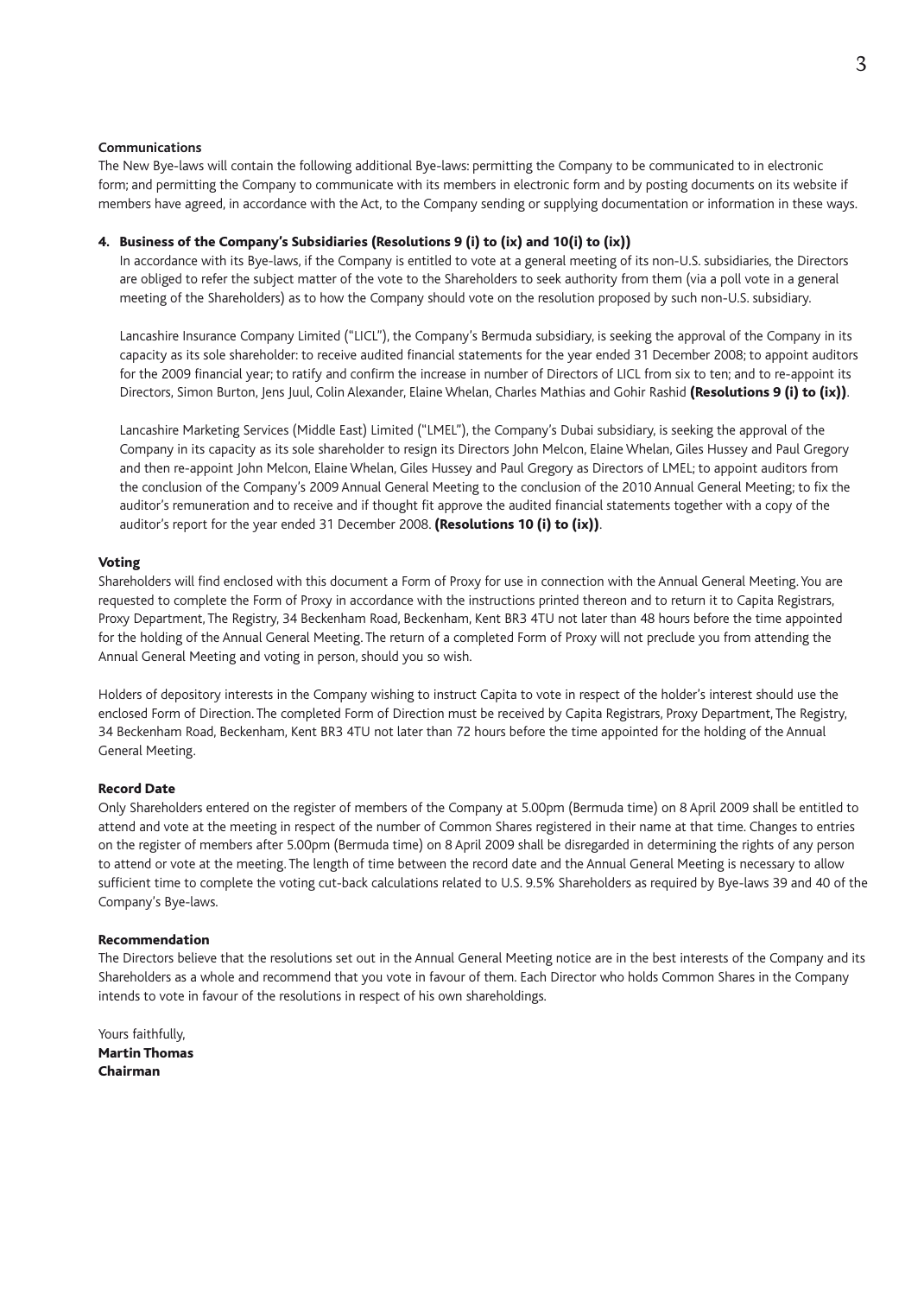## LANCASHIRE HOLDINGS LIMITED (THE "COMPANY") NOTICE OF ANNUAL GENERAL MEETING

NOTICE IS HEREBY GIVEN that the Annual General Meeting of the Company will be held at Mintflower Place, 8 Par-la-Ville Road, Hamilton HM 08, Bermuda on 14 May 2009 at 1pm (Bermuda time), for the purpose of considering and, if thought fit, passing the following resolutions:

- 1. To receive and consider the Company's audited financial statements for the year ended 31 December 2008.
- 2. To approve the Directors' Remuneration Report for the year ended 31 December 2008.
- 3. To re-appoint Ernst & Young of Reid Hall, 3 Reid Street, Hamilton HM 11, Bermuda as auditors of the Company, to hold office from the conclusion of this meeting until the conclusion of the next Annual General Meeting at which the Company's financial statements are presented.
- 4. To authorise the Board of Directors, which may delegate this authority to the Board's audit committee, to establish the auditors' remuneration.
- 5. To re-elect Ralf Oelssner as a Class I Director of the Company to hold office until the date of the 2012 Annual General Meeting of the Company.
- 6. To re-elect Robert Spass as a Class I Director of the Company to hold office until the date of the 2012 Annual General Meeting of the Company.
- 7. To re-elect William Spiegel as a Class I Director of the Company to hold office until the date of the 2012 Annual General Meeting of the Company.
- 8. To approve and adopt the Bye-laws produced to the meeting and signed by the Chairman for the purposes of identification as the new Bye-laws of the Company in substitution for and to the exclusion of the current Bye-laws of the Company.

 *Copies of the new Bye-laws to be adopted pursuant to Resolution 8 are available from Greg Lunn (Company Secretary and General Counsel) at Lancashire Holdings Limited, Mintflower Place, 8 Par-la-Ville Road, Hamilton HM 08, Bermuda, Tel: + 1 441 278 8950 and email: greg.lunn@lancashiregroup.com or from the Company's website www.lancashiregroup.com.*

#### Other AGM business

To consider and, if thought fit, pass the following resolutions in respect of the Company's subsidiaries:

- 9. To authorise the Company to vote in its capacity as sole shareholder of Lancashire Insurance Company Limited to resolve:
	- (i) To receive the audited financial statements of Lancashire Insurance Company Limited for the year ended 31 December 2008;
	- (ii) To re-appoint Ernst & Young of Reid Hall, 3 Reid Street, Hamilton HM 11, Bermuda as auditors of Lancashire Insurance Company Limited for the 2009 financial year;
	- (iii) To ratify and confirm the increase in the number of Directors of Lancashire Insurance Company Limited from six to ten;
	- (iv) To re-appoint Simon Burton as a Director of Lancashire Insurance Company Limited;
	- (v) To re-appoint Jens Juul as a Director of Lancashire Insurance Company Limited;
	- (vi) To re-appoint Colin Alexander as a Director of Lancashire Insurance Company Limited;
	- (vii) To re-appoint Elaine Whelan as a Director of Lancashire Insurance Company Limited;
	- (viii) To re-appoint Charles Mathias as a Director of Lancashire Insurance Company Limited; and
	- (ix) To re-appoint Gohir Rashid as a Director of Lancashire Insurance Company Limited.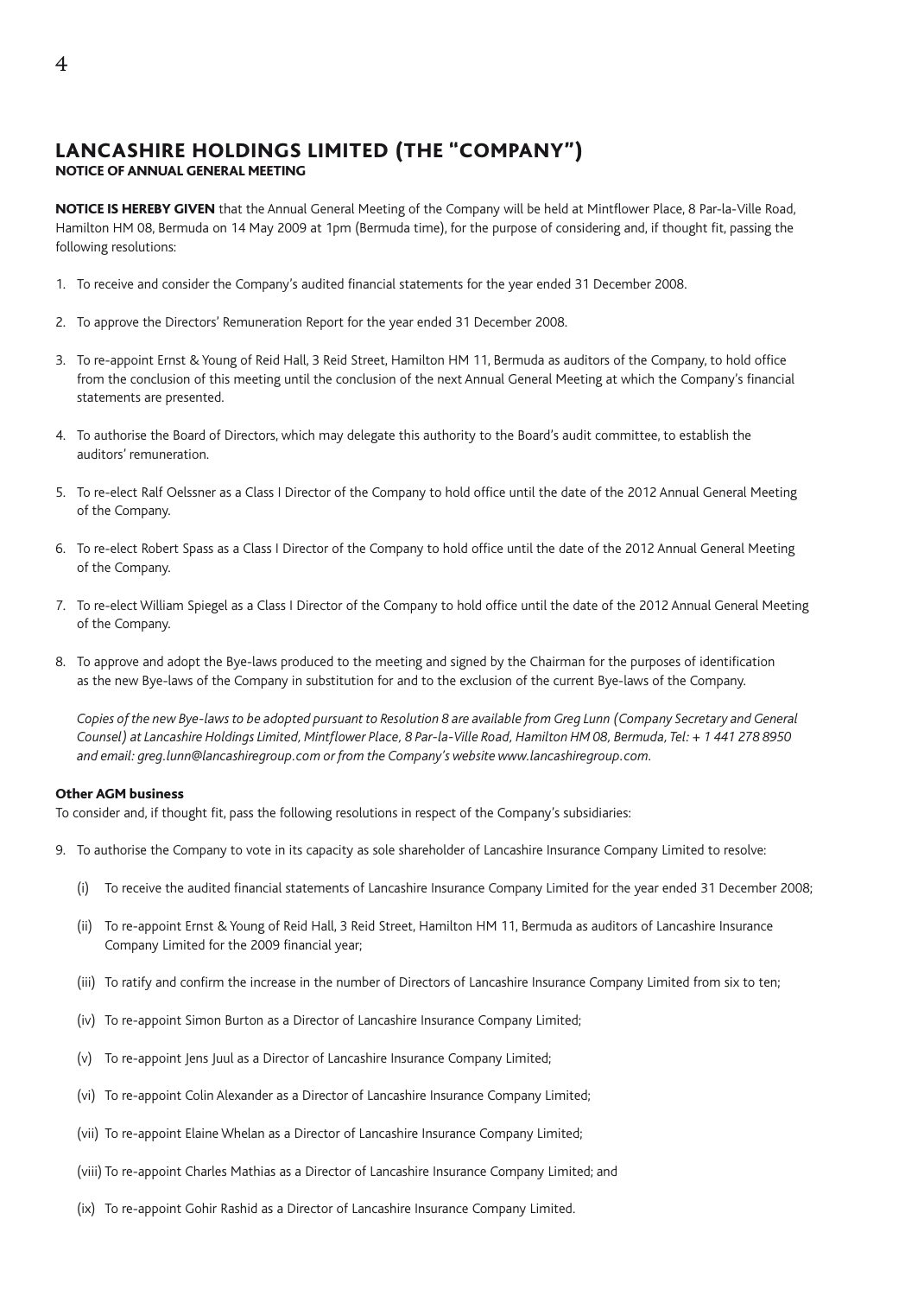- 10. To authorise the Company to vote in its capacity as sole shareholder of Lancashire Marketing Services (Middle East) Limited to resolve:
	- (i) To receive and if thought fit approve the audited financial statements of Lancashire Marketing Services (Middle East) Limited together with a copy of the auditor's report for the year ended 31 December 2008;
	- (ii) To re-appoint Ernst & Young of Level 28, Al Attar Business Tower, Dubai, UAE as auditors of Lancashire Marketing Services (Middle East) Limited from the conclusion of the Company's 2009 Annual General Meeting to the conclusion of the 2010 Annual General Meeting;
	- (iii) To authorise the Board of Directors to fix the auditors' remuneration;
	- (iv) To retire John Melcon as a Director of Lancashire Marketing Services (Middle East) Limited and not to fill the vacancy;
	- (v) To retire Elaine Whelan as a Director of Lancashire Marketing Services (Middle East) Limited and not to fill the vacancy;
	- (vi) To retire Giles Hussey as a Director of Lancashire Marketing Services (Middle East) Limited and not to fill the vacancy;
	- (vii) To retire Paul Gregory as a Director of Lancashire Marketing Services (Middle East) Limited and not to fill the vacancy;
	- (viii) To re-appoint John Melcon as a Director of Lancashire Marketing Services (Middle East) Limited;
	- (ix) To re-appoint Elaine Whelan as a Director of Lancashire Marketing Services (Middle East) Limited;
	- (x) To re-appoint Giles Hussey as a Director of Lancashire Marketing Services (Middle East) Limited; and
	- (xi) To re-appoint Paul Gregory as a Director of Lancashire Marketing Services (Middle East) Limited.

## BY ORDER OF THE BOARD

## Greg Lunn Company Secretary

8 April 2009

Registered Office: Clarendon House 2 Church Street Hamilton HM 11 Bermuda

Registration number: EC37415

## Notes:

- (i) A Shareholder entitled to attend and vote at the meeting convened by this notice or any adjournment thereof is entitled to appoint one or more proxies to attend and to vote instead of him. A proxy need not be a member of the Company.
- (ii) To be valid, the enclosed Form of Proxy must be received by Capita Registrars, Proxy Department, The Registry, 34 Beckenham Road, Beckenham, Kent BR3 4TU not later than 48 hours before the time appointed for the holding of the Annual General Meeting.
- (iii) Any holders of depository interests in the Company wishing to instruct Capita to vote in respect of the holder's interest should use the enclosed Form of Direction. The completed Form of Direction must by received by Capita Registrars, Proxy Department, The Registry, 34 Beckenham Road, Beckenham, Kent BR3 4TU not later than 72 hours before the time appointed for the holding of the Annual General Meeting.
- (iv) Only those Shareholders entered on the register of members of the Company at 5.00pm (Bermuda time) on 8 April 2009 shall be entitled to attend and vote at the meeting in respect of the number of Common Shares registered in their name at that time. Changes to entries on the register of members after 5.00pm (Bermuda time) on 8 April 2009 shall be disregarded in determining the rights of any person to attend or vote at the meeting.